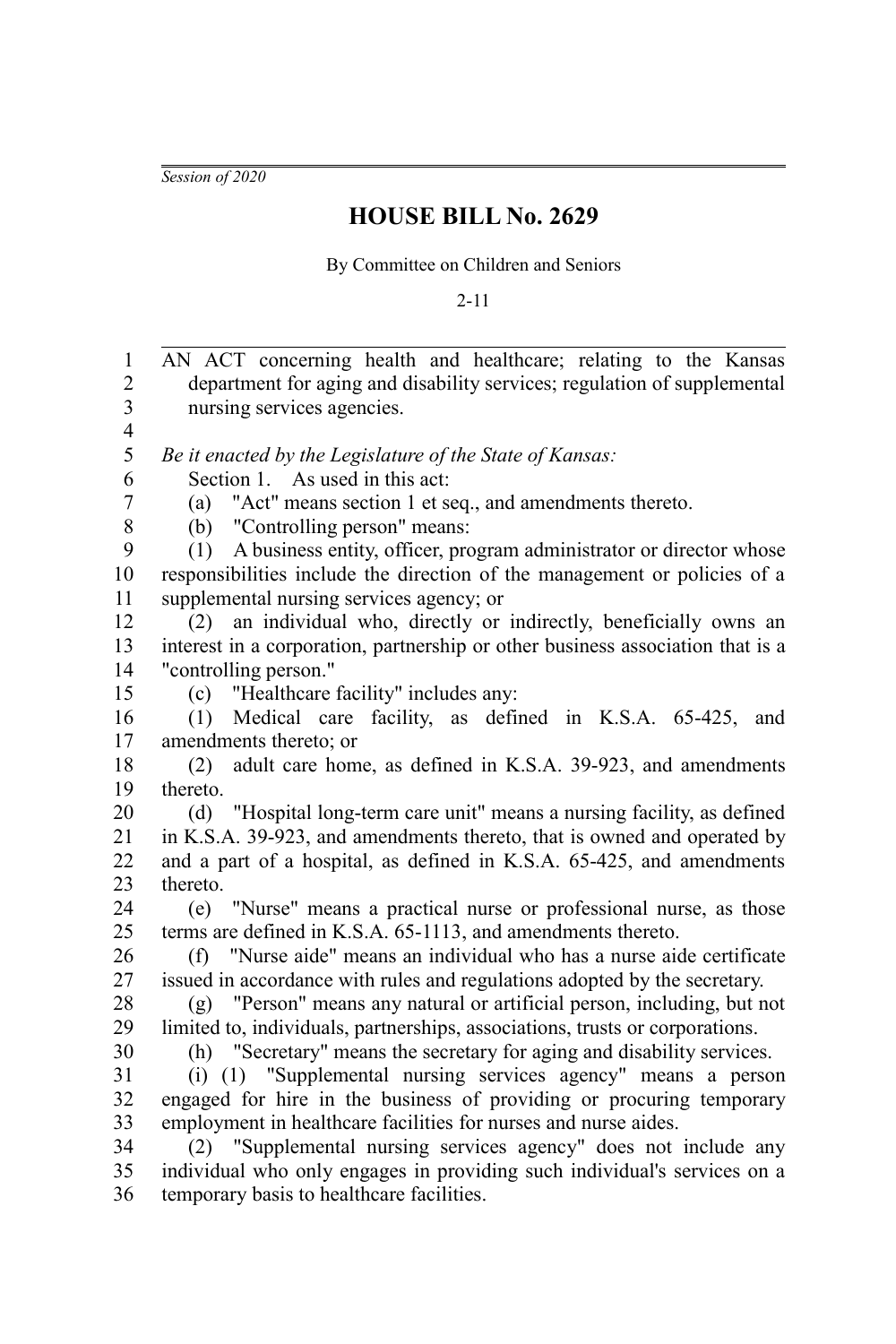Sec. 2. (a) The secretary shall adopt rules and regulations as necessary to implement the provisions of this act. 1 2

(b) The secretary shall be responsible for the oversight of supplemental nursing services agencies through unannounced surveys, complaint investigations and other actions necessary to ensure compliance with this act. 3 4 5 6

(c) The secretary shall establish a system for the reporting of complaints against supplemental nursing services agencies and against the employees of supplemental nursing services agencies. Complaints may be made by any member of the public. 7 8 9 10

Sec. 3. (a) A person who operates a supplemental nursing services agency shall register annually with the secretary. If such supplemental nursing services agency has more than one business location, each such location shall be individually registered with the secretary. 11 12 13 14

(b) (1) The secretary shall establish forms and procedures for processing each supplemental nursing services agency registration application. An application for a supplemental nursing services agency registration shall include, but not be limited to: 15 16 17 18

(A) The names and addresses of the owner or owners of the supplemental nursing services agency; 19 20

(B) if the owner is a corporation, copies of its articles of incorporation and current bylaws, together with the names and addresses of its officers and directors; 21 22 23

(C) satisfactory proof of compliance with section  $4(a)(1)(E)$  through (G), and amendments thereto; 24 25

(D) any other relevant information that the secretary determines is necessary to properly evaluate an application for registration; 26 27

(E) a policy and procedure that describes how the supplemental nursing services agency's records will be immediately available at all times to the secretary; and 28 29 30

31

(F) a registration fee of \$2,035.

(c) If a supplemental nursing services agency fails to provide the items required by this section to the department, the secretary shall immediately deny the supplemental nursing services agency's registration. The supplemental nursing services agency may appeal the secretary's findings in accordance with the provisions of the Kansas administrative procedure act, K.S.A. 77-501 et seq., and amendments thereto, except that the hearing must be conducted by an administrative law judge within 60 calendar days after the secretary receives any such request for a hearing. 32 33 34 35 36 37 38 39

(d) A registration issued by the secretary according to this section is effective for a period of one year from the date of its issuance unless the registration is revoked under section 4, and amendments thereto, or unless the supplemental nursing services agency is sold or ownership or 40 41 42 43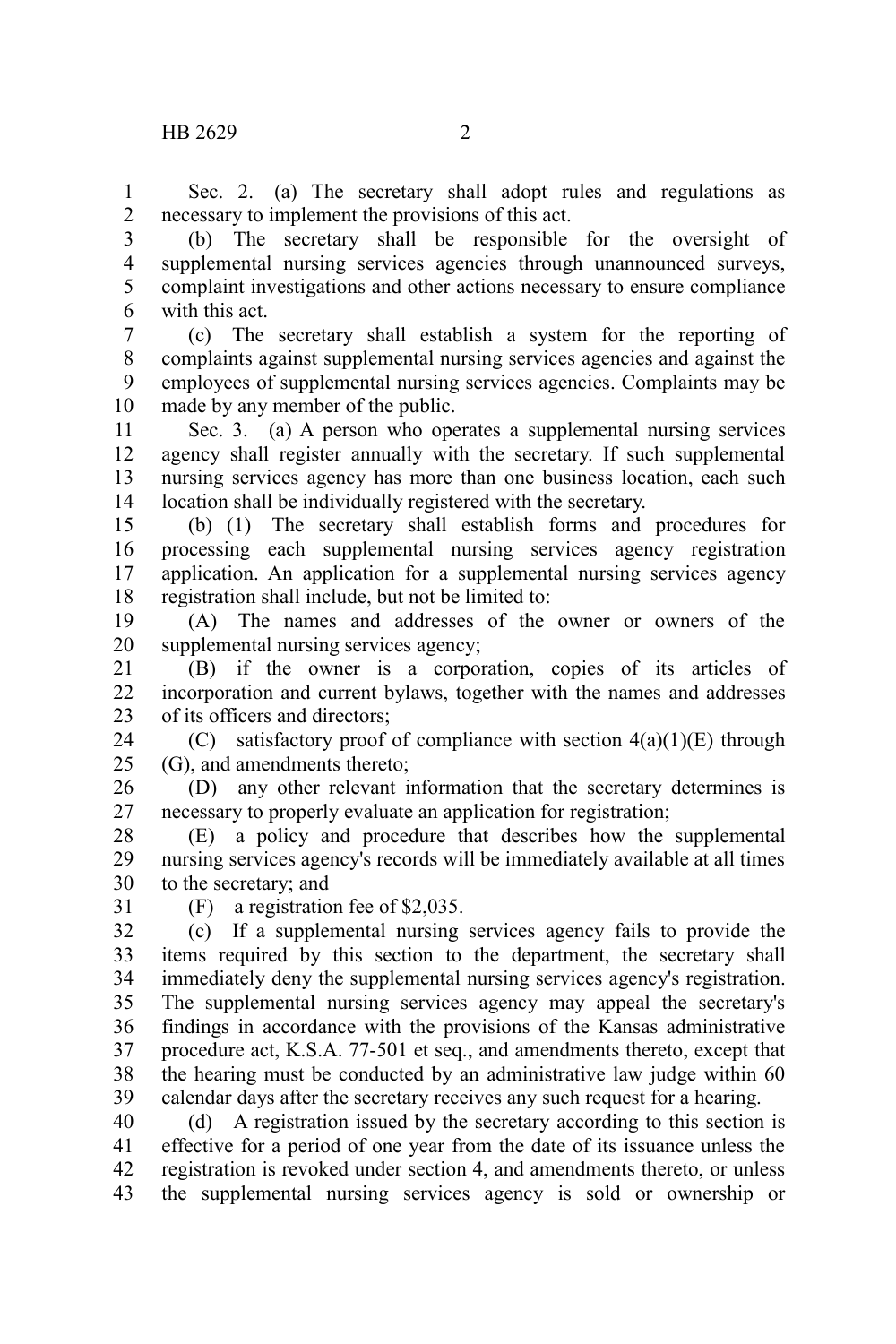management of the agency is transferred. If a supplemental nursing services agency is sold or ownership or management of the agency is transferred, the registration of the agency shall be voided and the new owner or operator may apply for a new registration. 1 2 3 4

(e) There is hereby created in the state treasury the supplemental nursing services agency regulation fund. The fund shall be administered by the secretary. All expenditures from the supplemental nursing services agency regulation fund shall be made in accordance with appropriation acts upon warrants of the director of accounts and reports issued pursuant to vouchers signed by the secretary. 5 6 7 8 9 10

(f) The secretary shall remit all moneys received from fees collected under this section to the state treasurer in accordance with the provisions of K.S.A. 75-4215, and amendments thereto. Upon receipt of each such remittance, the state treasurer shall deposit the entire amount in the state treasury to the credit of the supplemental nursing services agency regulation fund. 11 12 13 14 15 16

Sec. 4. (a) (1) The secretary shall require, as a condition of registration, that the supplemental nursing services agency shall: 17 18

(A) Document that each temporary employee provided to healthcare facilities currently meets the minimum licensing, training and continuing education standards for the position in which the employee will be working; 19 20 21 22

(B) comply with all applicable legal requirements relating to the qualifications of personnel employed in healthcare facilities, including the performance of criminal history record checks in accordance with K.S.A. 39-970, and amendments thereto; 23 24 25 26

(C) not restrict, in any manner, the employment opportunities of its employees; 27 28

(D) carry medical malpractice insurance coverage for the loss, damage or expense incident to a claim arising out of the death or injury of any person as the result of negligence or malpractice in the provision of healthcare services by the supplemental nursing services agency or by any employee of the agency; 29 30 31 32 33

(E) carry a fidelity bond or fidelity insurance in the amount of at least \$10,000; 34 35

(F) maintain insurance coverage for workers compensation for all nurses and nurse aides provided or procured by the agency; 36 37

(G) comply with the applicable requirements of the Kansas withholding and declaration of estimated tax act, K.S.A. 79-3294 et seq., and amendments thereto; 38 39 40

(H) in any contract with any employee or healthcare facility, not require the payment of liquidated damages, employment fees or other compensation if any such employee is hired as a permanent employee of a 41 42 43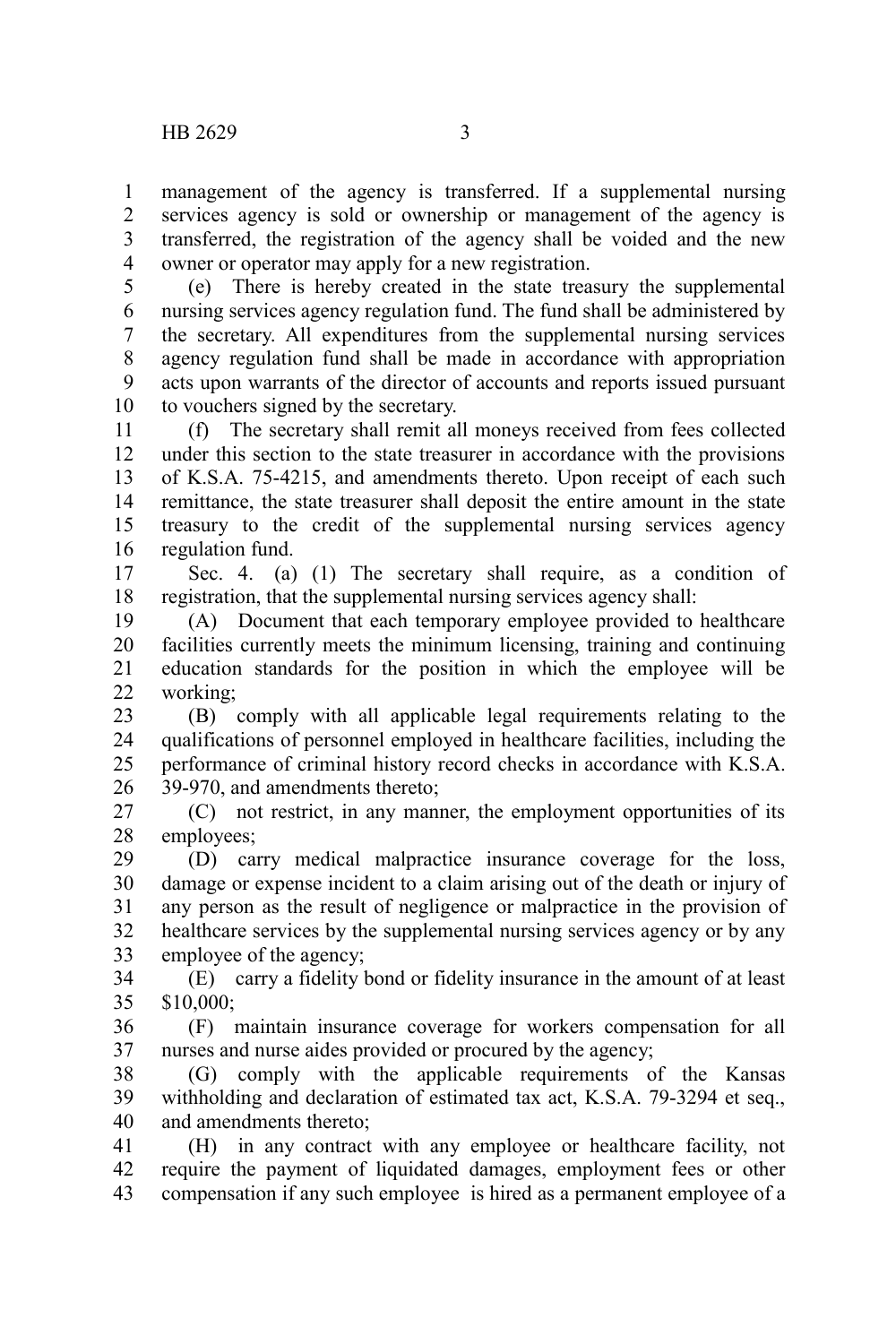healthcare facility; 1

(I) document that each temporary employee provided to healthcare facilities is an employee of the agency and is not an independent contractor; and 2 3 4

(J) retain all records for five calendar years and organize such records so that they can be made immediately available to the secretary upon request. 5 6 7

(2) In order to retain registration, the supplemental nursing services agency shall provide services to a healthcare facility during the year preceding the supplemental nursing services agency's registration renewal date. 8 9 10 11

(b) Failure to comply with this section shall subject the supplemental nursing services agency to revocation or nonrenewal of its registration. A supplemental nursing services agency's registration or renewal registration application may not be revoked or denied without a hearing held in accordance with the provisions of the Kansas administrative procedure act, K.S.A. 77-501 et seq., and amendments thereto, except that any such hearing shall be conducted by an administrative law judge within 60 calendar days after the secretary receives a request for any such hearing. 12 13 14 15 16 17 18 19

(c) Notwithstanding subsection (b), when a supplemental nursing services agency that knowingly supplies to a healthcare facility an employee with an illegally or fraudulently obtained or issued diploma, registration, license, certificate or background study, such agency's registration shall be revoked by the secretary. The secretary shall notify the supplemental nursing services agency 15 calendar days in advance of the date of revocation. 20 21 22 23 24 25 26

(d) Violations of section 5, and amendments thereto, shall be subject to a fine equal to 200% of the amount billed or received in excess of the maximum amount permitted under that section. 27 28 29

(e) (1) The controlling person of a supplemental nursing services agency whose registration has not been renewed or has been revoked because of noncompliance with the provisions of this act shall not be eligible to apply for or be granted a registration for five years following the effective date of such nonrenewal or revocation. 30 31 32 33 34

(2) The secretary shall not issue or renew a registration to a supplemental nursing services agency if the controlling person of such agency includes any individual or entity who was a controlling person of a supplemental nursing services agency whose registration was not renewed or was revoked under this subsection for five years following the effective date of such nonrenewal or revocation. 35 36 37 38 39 40

Sec. 5. A supplemental nursing services agency shall not bill or receive payments from an adult care home or a hospital long-term care unit at a rate higher than 150% of the sum of the weighted average wage 41 42 43